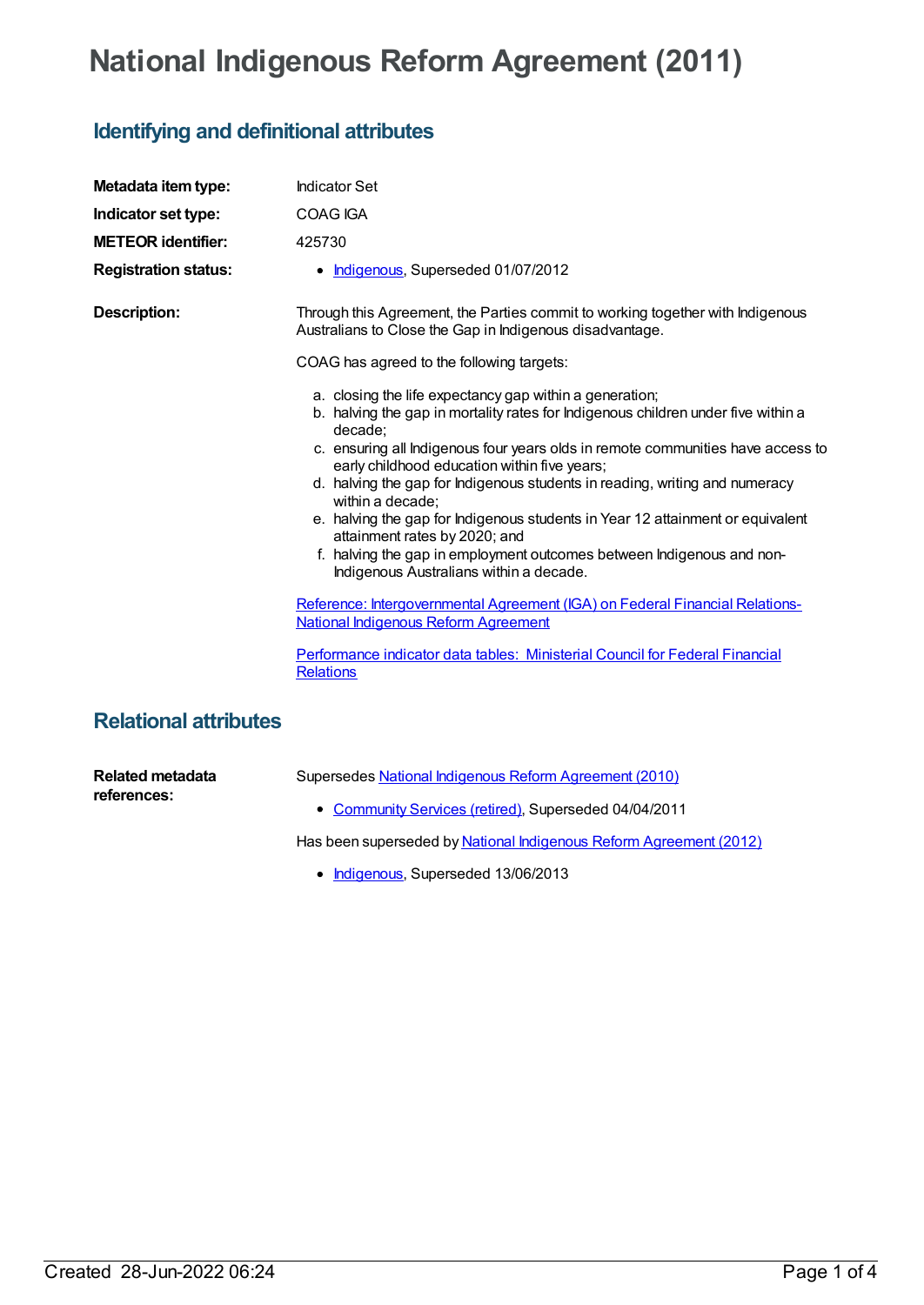| Outcome areas linked to<br>this Indicator set: | Indigenous Australians achieve health outcomes comparable to the broader<br>populationIndigenous, Standard 21/07/2010                                                                    |
|------------------------------------------------|------------------------------------------------------------------------------------------------------------------------------------------------------------------------------------------|
|                                                | Indigenous children are born and remain healthylndigenous, Standard 21/07/2010                                                                                                           |
|                                                | Indigenous children have access to affordable, quality early childhood education in<br>the year before formal schooling as a minimum Indigenous, Superseded<br>26/09/2013                |
|                                                | Indigenous children have the same health outcomes as other Australian<br>childrenlndigenous, Standard 21/07/2010                                                                         |
|                                                | Indigenous people of working age participate effectively in all sectors and at all<br>levels of the labour marketIndigenous, Standard 21/07/2010                                         |
|                                                | Indigenous people remain healthy and free of preventable diseaseIndigenous,<br>Standard 21/07/2010                                                                                       |
|                                                | Indigenous students meet basic literacy and numeracy standards and overall levels<br>of literacy and numeracy are improving Indigenous, Standard 21/07/2010                              |
|                                                | Schooling promotes social inclusion and reduces the educational disadvantage of<br>children, especially Indigenous childrenIndigenous, Superseded 01/07/2016                             |
|                                                | The Indigenous workforce age population has the depth and breadth of skills and<br>capabilities required for the 21st century labour marketIndigenous, Standard<br>21/07/2010            |
| Indicators linked to this<br>Indicator set:    | National Indigenous Reform Agreement: P101-Estimated life expectancy at birth,<br>2011<br>Indigenous, Superseded 01/07/2012                                                              |
|                                                |                                                                                                                                                                                          |
|                                                | National Indigenous Reform Agreement: PI02-Mortality rate (and excess deaths)<br>by leading causes, 2011<br>Indigenous, Superseded 01/07/2012                                            |
|                                                | National Indigenous Reform Agreement: PI03-Hospitalisation rates by principal<br>diagnosis, 2011<br>Indigenous, Superseded 01/07/2012                                                    |
|                                                | National Indigenous Reform Agreement: PI04-Rates of current daily smokers,<br><u> 2011</u>                                                                                               |
|                                                | Indigenous, Superseded 01/07/2012                                                                                                                                                        |
|                                                | National Indigenous Reform Agreement: PI05-Average daily alcohol consumption<br>and associated risk levels; rates of alcohol consumption at long-term risky to high<br>risk levels, 2011 |
|                                                | Indigenous, Superseded 01/07/2012                                                                                                                                                        |
|                                                | National Indigenous Reform Agreement: PI06-Levels of obesity - Body Mass Index,<br>2011                                                                                                  |
|                                                | Indigenous, Superseded 01/07/2012                                                                                                                                                        |
|                                                | National Indigenous Reform Agreement: PI07-Level of physical activity, 2011<br>Indigenous, Superseded 01/07/2012                                                                         |
|                                                | National Indigenous Reform Agreement: PI08-Access to health care compared to<br>need, 2011<br>Indigenous, Superseded 01/07/2012                                                          |
|                                                |                                                                                                                                                                                          |
|                                                | National Indigenous Reform Agreement: PI09a-Child under 5 mortality rate (and<br>excess deaths) (AIHW Data), 2011<br>Indigenous, Superseded 01/07/2012                                   |
|                                                | National Indigenous Reform Agreement: P109b-Child under 5 mortality rate (and<br>excess deaths) (ABS Data), 2011<br>Indigenous, Superseded 01/07/2012                                    |
|                                                | National Indigenous Reform Agreement: PI 10-Mortality rates (and excess deaths)<br>by leading causes for children under 5, 2011                                                          |

[Indigenous](https://meteor.aihw.gov.au/RegistrationAuthority/6), Superseded 01/07/2012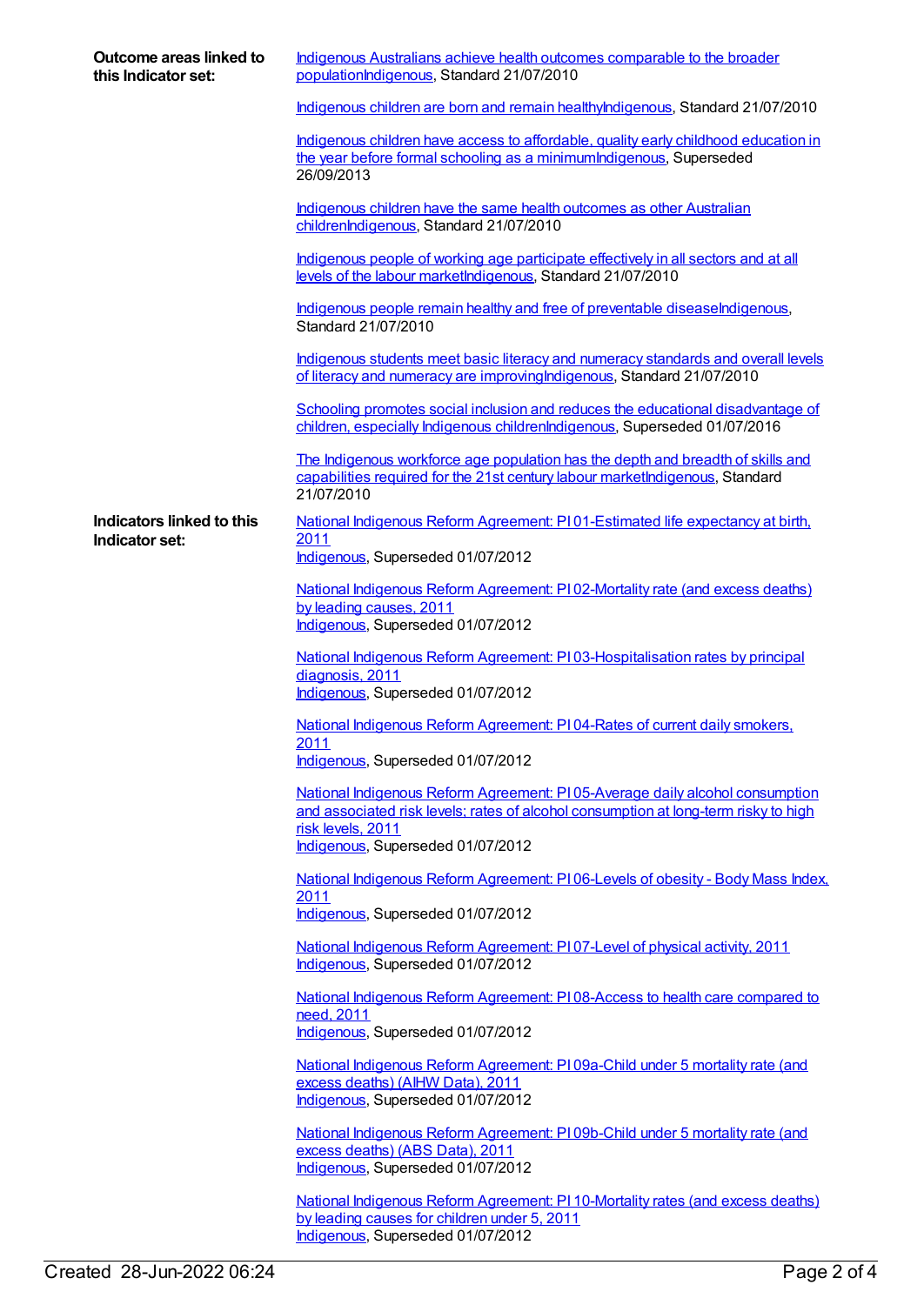National Indigenous Reform Agreement: PI 11-Child under 5 [hospitalisation](https://meteor.aihw.gov.au/content/425764) rates by principal diagnosis, 2011 [Indigenous](https://meteor.aihw.gov.au/RegistrationAuthority/6), Superseded 01/07/2012

National Indigenous Reform Agreement: PI [12-Proportion](https://meteor.aihw.gov.au/content/425771) of babies born of low birth weight, 2011 [Indigenous](https://meteor.aihw.gov.au/RegistrationAuthority/6), Superseded 01/07/2012

National Indigenous Reform Agreement: PI [13-Tobacco](https://meteor.aihw.gov.au/content/425773) smoking during pregnancy, 2011 [Health](https://meteor.aihw.gov.au/RegistrationAuthority/12), Superseded 31/10/2011 [Indigenous](https://meteor.aihw.gov.au/RegistrationAuthority/6), Superseded 01/07/2012

National Indigenous Reform Agreement: PI [14-Antenatal](https://meteor.aihw.gov.au/content/425775) care, 2011 [Health](https://meteor.aihw.gov.au/RegistrationAuthority/12), Superseded 31/10/2011 [Indigenous](https://meteor.aihw.gov.au/RegistrationAuthority/6), Superseded 01/07/2012

National Indigenous Reform Agreement: PI [15-Percentage](https://meteor.aihw.gov.au/content/425777) of students at or above the national minimum standard in reading, writing and numeracy for years 3,5,7 and 9, 2011 [Indigenous](https://meteor.aihw.gov.au/RegistrationAuthority/6), Superseded 01/07/2012

National Indigenous Reform Agreement: PI 16-Rates of [participation](https://meteor.aihw.gov.au/content/425781) in NAPLAN reading, writing and numeracy tests - years 3,5,7 and 9, 2011 [Indigenous](https://meteor.aihw.gov.au/RegistrationAuthority/6), Superseded 01/07/2012

National Indigenous Reform [Agreement:](https://meteor.aihw.gov.au/content/425783) PI 17-The proportion of Indigenous children (by geographic location as identified by the ASGC), who are enrolled in (and attending, where possible to measure) a preschool program [Indigenous](https://meteor.aihw.gov.au/RegistrationAuthority/6), Superseded 01/07/2012

National Indigenous Reform Agreement: PI [18a-Proportion](https://meteor.aihw.gov.au/content/425785) of 20-24 year olds having attained at least a year 12 or equivalent or AQF Certificate II (Census Data), 2011

[Indigenous](https://meteor.aihw.gov.au/RegistrationAuthority/6), Superseded 01/07/2012

National Indigenous Reform Agreement: PI [18b-Proportion](https://meteor.aihw.gov.au/content/425787) of 20-24 year olds having attained at least a year 12 or equivalent or AQF Certificate II (Survey Data), 2011

[Indigenous](https://meteor.aihw.gov.au/RegistrationAuthority/6), Superseded 01/07/2012

National Indigenous Reform Agreement: PI [19-Apparent](https://meteor.aihw.gov.au/content/425789) retention rates from 7/8 to year 10 and year 12, 2011 [Indigenous](https://meteor.aihw.gov.au/RegistrationAuthority/6), Superseded 01/07/2012

National Indigenous Reform Agreement: PI [20-Attendance](https://meteor.aihw.gov.au/content/425791) rates year 1 to year 10, 2011

[Indigenous](https://meteor.aihw.gov.au/RegistrationAuthority/6), Superseded 01/07/2012

National Indigenous Reform Agreement: PI [21a-Employment](https://meteor.aihw.gov.au/content/425793) to population ratio, for the working age population (15-64 years) (Census Data), 2011 [Indigenous](https://meteor.aihw.gov.au/RegistrationAuthority/6), Superseded 01/07/2012

National Indigenous Reform Agreement: PI [21b-Employment](https://meteor.aihw.gov.au/content/425795) to population ratio, for the working age population (15-64 years) (Survey Data), 2011 [Indigenous](https://meteor.aihw.gov.au/RegistrationAuthority/6), Superseded 01/07/2012

National Indigenous Reform Agreement: PI [22a-Unemployment](https://meteor.aihw.gov.au/content/425797) rate (Census Data), 2011 [Health](https://meteor.aihw.gov.au/RegistrationAuthority/12), Superseded 31/10/2011 [Indigenous](https://meteor.aihw.gov.au/RegistrationAuthority/6), Superseded 01/07/2012

National Indigenous Reform Agreement: PI [22b-Unemployment](https://meteor.aihw.gov.au/content/425799) rate (Survey Data), 2011

[Indigenous](https://meteor.aihw.gov.au/RegistrationAuthority/6), Superseded 01/07/2012

National Indigenous Reform Agreement: PI 23a-Labour force [participation](https://meteor.aihw.gov.au/content/425801) rate (Census Data), 2011 [Indigenous](https://meteor.aihw.gov.au/RegistrationAuthority/6), Superseded 01/07/2012

National Indigenous Reform Agreement: PI 23b-Labour force [participation](https://meteor.aihw.gov.au/content/425803) rate